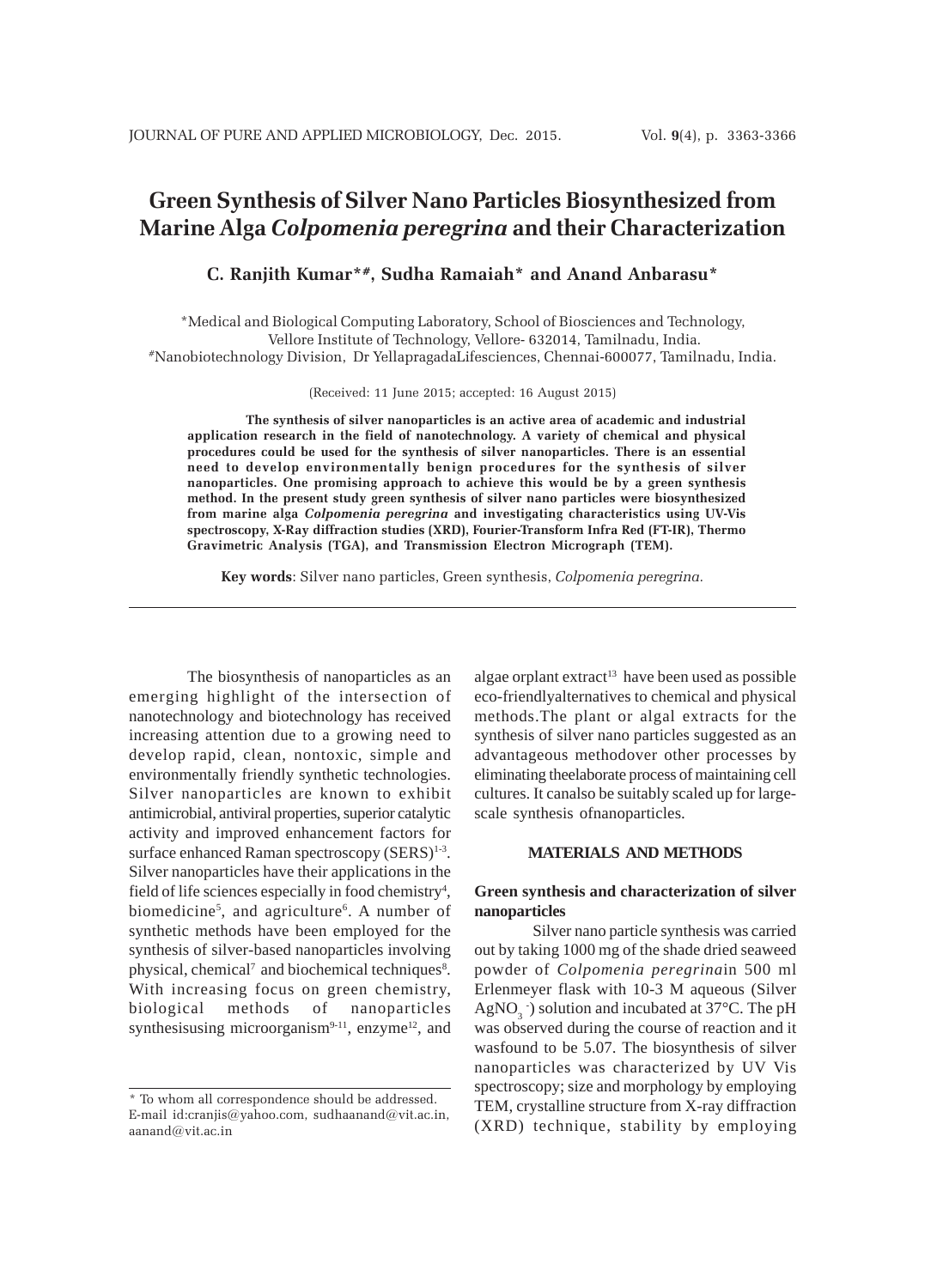Thermogravimetric analysis and possible biomolecule interaction by Fourier transform infrared (FT-IR) spectroscopy.

## **RESULTS AND DISCUSSION**

Biosynthesis of silver nano particles were formed by the reduction of Ag+ during exposure during exposure to the extract at 60°C. The colour change from colorless to a dark brownish red indicates the formation of silver nano particles<sup>14</sup> (Fig.1). In this process silver nitrate is used as the metal precursor and the algal extract as the capping agent. The change in colour formation arises due to the excitation of surface plasmon vibrations in the silver metal nano particles<sup>15</sup>. Fig. 2 Fig 1 shows the UV spectroscopy of green synthesis of silver nano particles biosynthesized from marine alga. The silver surface plasmon resonance band occurs at 420 nm, the frequency and width of surface plasmon absorption depends upon the size and shape of the metal nanoparticles as well as on the dielectric constant.

Fig.3 shows the X-ray Diffraction patterns of silver nanoparticle were recorded according to the description of Zhang*et al.*,  $(2000)^{16}$ . Samples were air dried, powdered and used for XRD analysis. The XRD patterns obtained by green synthesis of silver nano particles using the extract of alga shows characteristics peaks at  $(2=1)$ , marked with  $\{111\}$ . A number ofBragg reflections corresponding to the{111} sets of lattice planes are observedwhich may be indexed based on the face centeredcubic structure of silver. The XRD pattern thus clearly shows that the silver nano particles are crystalline in nature. The XRD pattern of pure silver ions is known to display peaks at  $2 = 1$ . The value of pure silver lattice constant has been estimated to be  $=$ 4.081, a value that is consistent with =4.0862 A0 reported by the JCPDS file no 4-0783.This estimation confirmed the hypothesis of particle monocrystallinity. The sharpening of the peaks clearly indicates that the particles are in nanoregime.

The Fig. 4 shows the FTIR bio molecular interaction of the extract as capping agent with

**Table 1.** FT-IR Spectral qualities of silver nano particles

| Group                        | Frequency Range (cm <sup>-1</sup> ) |
|------------------------------|-------------------------------------|
| N-H Stretch                  | 3419.52                             |
| C-H Stretch                  | 2920.28                             |
| N-H Bend                     | 1640.28                             |
| C-C Stretch                  | 1431.04                             |
| C-H Bond                     | 1378.95                             |
| C-H wag (-CH <sub>2</sub> X) | 1163.97                             |
| C-N Stretching               | 1113.70                             |
| C-N Stretching               | 1058.87                             |
| C-Br Stretching              | 614.02                              |



**Fig.1.** Biosynthesis of silver nano particle by green synthesis (a) initial inoculum of the extract with silver nitrate precursor. (b) Silver nano particle biosynthesis after 30 minutes of incubation



J PURE APPL MICROBIO*,* **9**(4), DECEMBER 2015. **Fig. 2.** UV- Vis spectroscopy of silver nano particles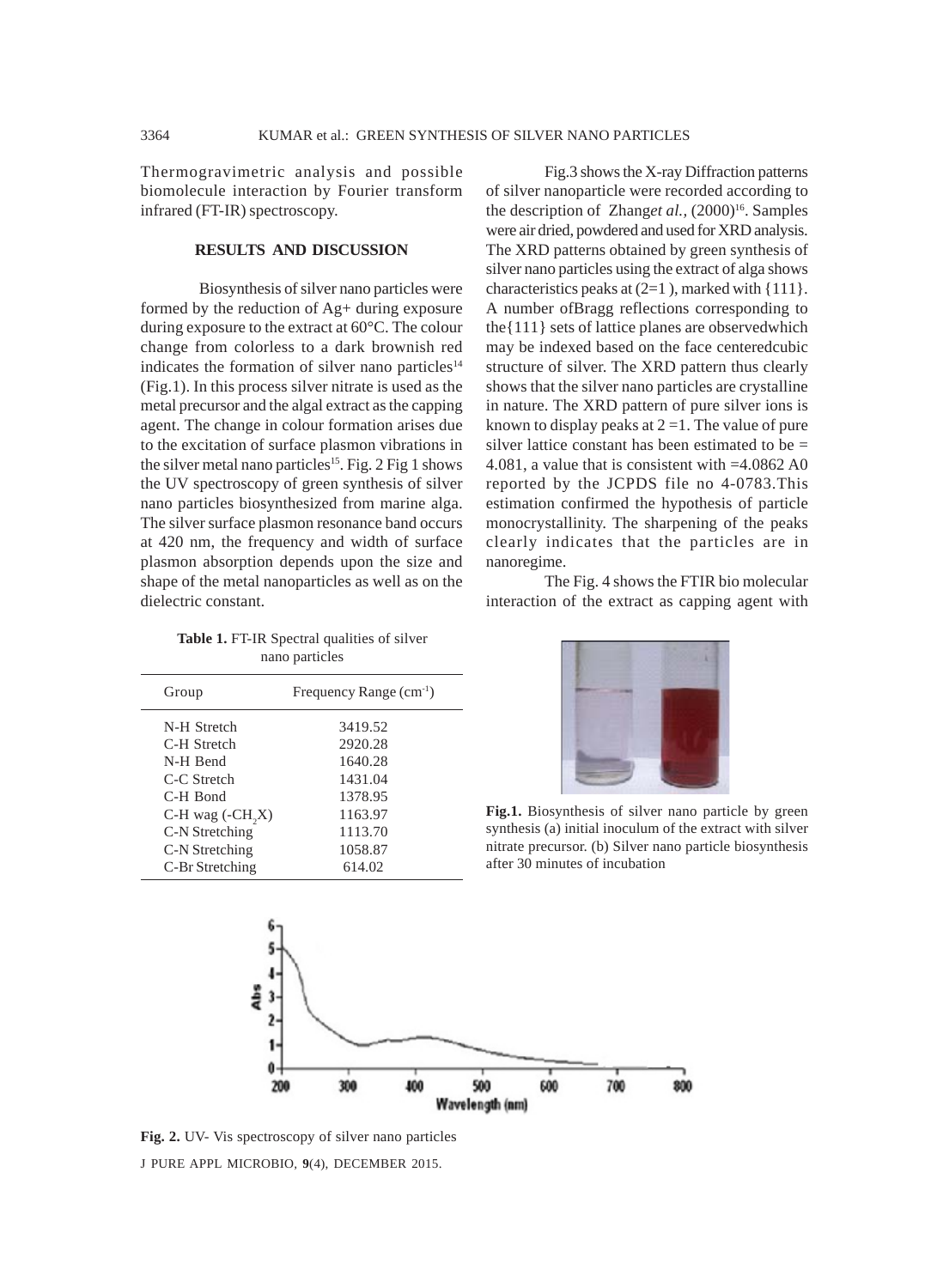silver nano particles. Table.1demonstrates FTIR spectrum analysis of silver nano particles which manifests absorption peaks. The absorption peak at  $3419.52$  cm<sup>-1</sup> can be assigned as N-H stretching and that at  $2920.28$  cm<sup>-1</sup> as C-H stretching, 1640.28  $cm<sup>-1</sup>$  as N-H bend stretching, 1431.04  $cm<sup>-1</sup>$  as C-C stretching, 1378.95 cm<sup>-1</sup> as C-H bond stretching, 1163.97 cm<sup>-1</sup> as C-H wag (-CH<sub>2</sub>X), 1113.70 cm<sup>-1</sup> and



**Fig. 3.** XRD studies of silver nano particles



**Fig. 4.** Fourier Transform Infra-Red analysis of silver nano particles



**Fig. 5.** Thermogravimetric analyses of silver nano particles



**Fig. 6.** Transmission Electron Micrograph of silver nano particles

 $1058.87$  cm<sup>-1</sup> as C-N stretching, whereas 614.02 cm-1 asC-Br Stretching The FT-IR spectrum provided information about the molecular environment of the organic molecules on the surface of nano particle. The Fig. 5 shows the thermogravimetric analysis of silver nano particles. The silver nano particles were subjected to thermo gravimetric analysis upto  $400^{\circ}$ c to determine the purity of silver nano particles .The stability of the silver nanoparticles were observed at  $250^{\circ}$ C and 16% of bioorganic compounds was decorated on the surface of nano particles<sup>18</sup>, corresponding to monolayer coating which is negligible for the bioimpurities present in the sample.

The TEM samples were taken at 5 nm, 10 nm, 20 nm and 50 nm as described in Fig. 6. The Transmission electron microscopic images of silver nano particles shows the morphology which is highly variable with well formed spherical, cubical and hexagonal structures in aggregates<sup>17</sup> and the size of the particle ranging from 5 to 50 nm in size.

#### **REFERENCES**

- 1. Furno, F., Morley,K.S., Wong,B., Sharp,B.L., Arnold, P.L., Howdle,S.M., Bayston,R., Brown, P.D., Winship, P.D., Reid, H.J. Silver nanoparticles and polymeric medical devices: A newapproach to prevention of infection? *J. Antimicrobial Chemotherapy.,*2004; **54**(6): 1019- 24.
- 2. Mao, C.F., Vannice,M.A. Formaldehyde

J PURE APPL MICROBIO*,* **9**(4), DECEMBER 2015.